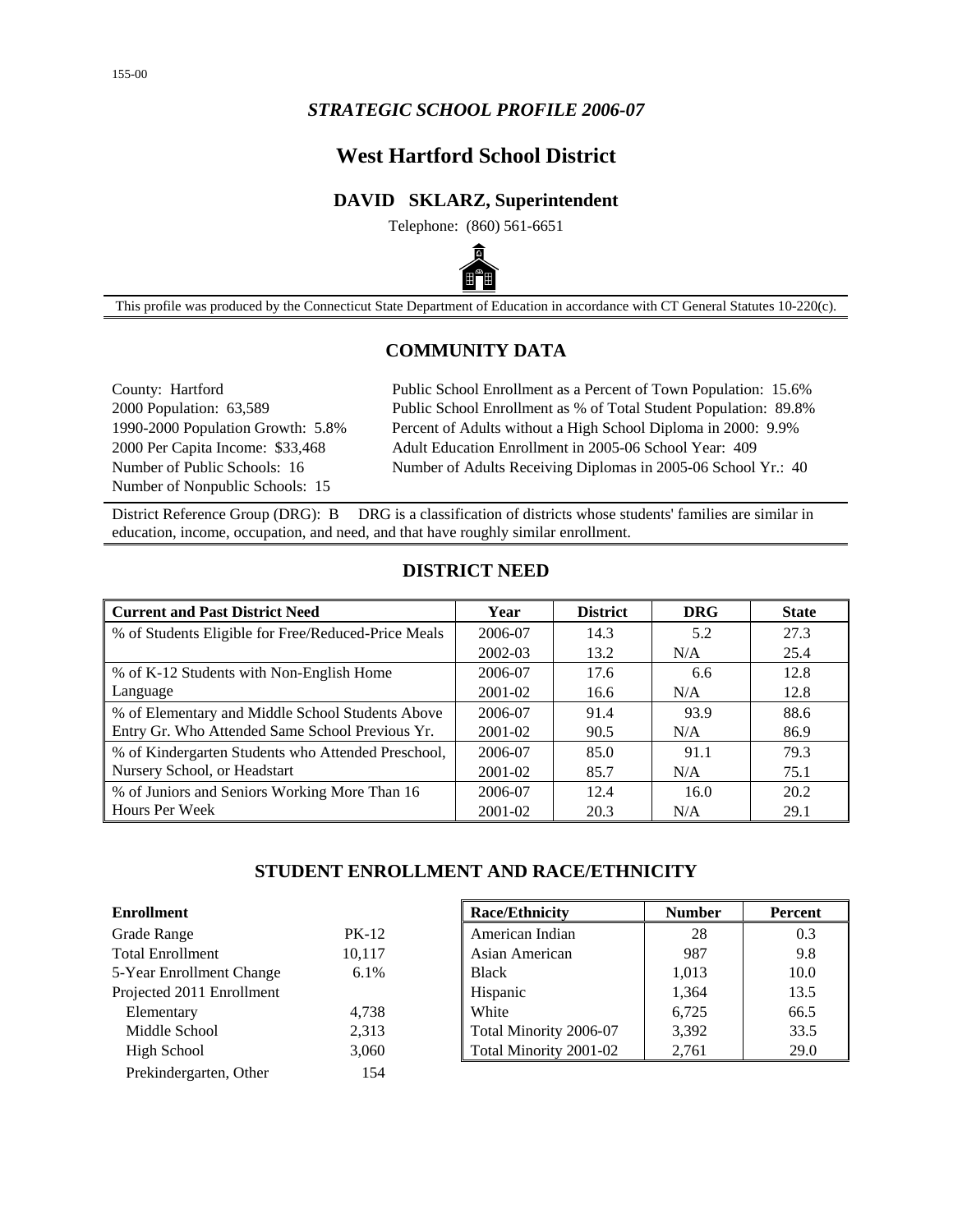#### **EFFORTS TO REDUCE RACIAL, ETHNIC, AND ECONOMIC ISOLATION**

Below is the description submitted by this school district of how it provides educational opportunities for its students to interact with students and teachers from diverse racial, ethnic, and economic backgrounds.

West Hartford is a diverse community. It is one of the few communities in the state whose percent of minority students and percent of students eligible for free and reduced lunch are both within 15 percentage points of the state average. During our 184 day school year, there are innumerable opportunities during regular instructional time and in the student's normal instructional settings for interactions between students of different races, ethnicity, and socio-economic groups.

Beyond the day-to-day activities available to all students in West Hartford, the district has strong participation in a variety of areas. Nearly 100 students attend interdistrict magnet schools, charter schools, and vocational technical schools. Over 300 students participate in state, federal, or locally funded inter-district programs. West Hartford has three magnet elementary schools with a total enrollment of over 1100 students and a magnet enrollment of 150 students. Our district has actively recruited minority staff members and participated in two CREC Minority Job Fairs this year. We are an active participant in the Open Choice program with 77 Open Choice students enrolled. Our curriculum is filled with an array of experiences and activities designed to increase student awareness of diversity of individuals and cultures. Every student is touched by one of these activities during the school year whether the student is an elementary student participating in cultural theme days, a middle school student participating in an international celebration, or a high school student volunteering time and commitment for the Empty Bowls project at both high schools that raised money for the homeless. Professional development for faculty has focused on cultural sensitive instruction, curriculum and reducing racial bias and prejudice.

The school board has taken an active role in funding and supporting many of the programs that have seen great success in West Hartford – both in reducing racial, ethnic, and economic isolation and in encouraging student achievement. The Board continues to support magnet schools, Hillcrest Area Neighborhood Outreach Center (HANOC), The Bridge Family Center, William Casper Graustein Memorial Fund Discovery Project, Summer ESOL Academy and Summer Prep, the Alternative High School, the Alternative Middle School, and the home-school liaisons.

|                                           |       | <b>Average Class Size</b> |         | <b>District</b> | <b>DRG</b> | <b>State</b> |
|-------------------------------------------|-------|---------------------------|---------|-----------------|------------|--------------|
| <b>Staff Count (Full-Time Equivalent)</b> |       | Grade K                   | 2006-07 | 19.6            | 18.8       | 18.2         |
| # of Certified Staff                      |       |                           | 2001-02 | 20.3            | N/A        | 18.3         |
| <b>Teachers</b>                           | 763.5 | Grade 2                   | 2006-07 | 20.2            | 19.6       | 19.5         |
| <b>Administrators</b>                     | 40.2  |                           | 2001-02 | 19.6            | N/A        | 19.6         |
| Department Chairs                         | 14.0  | Grade 5                   | 2006-07 | 22.1            | 22.4       | 21.2         |
| Library/Media Staff                       | 17.0  |                           | 2001-02 | 21.4            | N/A        | 21.5         |
| <b>Other Professionals</b>                | 94.5  | Grade 7                   | 2006-07 | 19.3            | 21.0       | 20.8         |
| % Minority 2006-07                        | 4.9   |                           | 2001-02 | 22.0            | N/A        | 21.9         |
| % Minority 2001-02                        | 4.3   | High                      | 2006-07 | 19.4            | 20.1       | 20.0         |
| # Non-Certified Instructional             | 182.3 | School                    | 2001-02 | 21.5            | N/A        | 19.9         |
|                                           |       |                           |         |                 |            |              |

### **DISTRICT RESOURCES**

| Professional Staff Experience and Training                     | <b>District</b> | DRG  | <b>State</b> |
|----------------------------------------------------------------|-----------------|------|--------------|
| Average Years of Experience in Connecticut and Other Locations | 12.9            | 14.5 | 14.4         |
| ↓ % with Master's Degree or Above                              | 82.5            | 84.5 | 78.9         |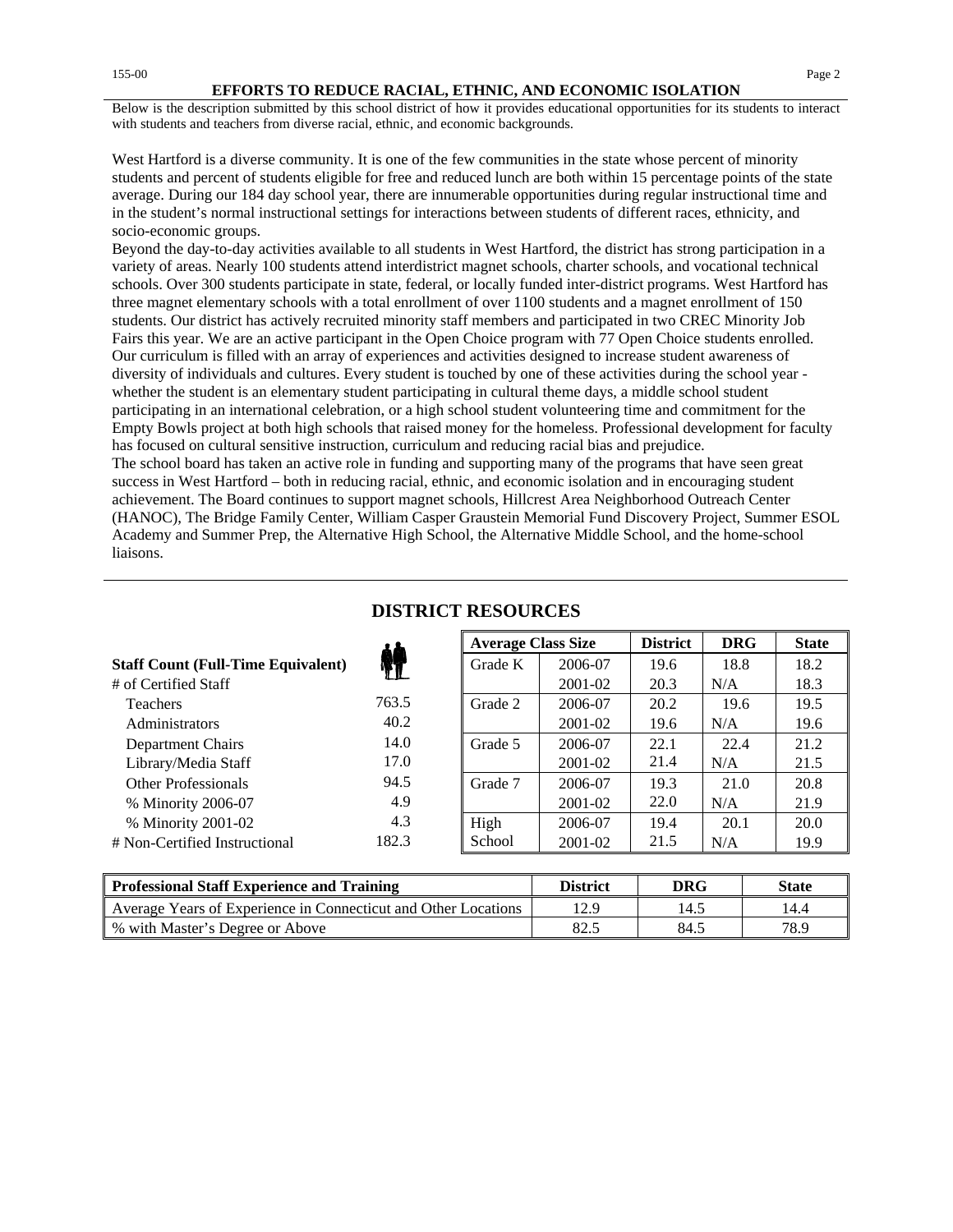| <b>DISTRICT RESOURCES, continued</b> |  |
|--------------------------------------|--|
|--------------------------------------|--|

| <b>Total Hours of</b>       | <b>Dist</b> | <b>DRG</b> | <b>State</b> |
|-----------------------------|-------------|------------|--------------|
| <b>Instruction Per Yr.*</b> |             |            |              |
| Elementary                  | 988         | 989        | 987          |
| Middle School               | 1.010       | 1.019      | 1,016        |
| High School                 | 951         | 976        | 002          |

| Total Hours of                                                | <b>Dist</b> | <b>DRG</b> | <b>State</b>  |  | <b>Resource Ratios</b>      | <b>District</b> | <b>DRG</b> | <b>State</b> |
|---------------------------------------------------------------|-------------|------------|---------------|--|-----------------------------|-----------------|------------|--------------|
| <b>Instruction Per Yr.*</b>                                   |             |            |               |  | <b>Students Per</b>         | 3.3             | 3.5        | 3.2          |
| Elementary                                                    | 988         | 989        | 987           |  | Academic Computer           |                 |            |              |
| Middle School                                                 | 1,010       | 1.019      | 1,016         |  | <b>Students Per Teacher</b> | 13.3            | 14.0       | 13.5         |
| High School                                                   | 951         | 976        | 1,002         |  | <b>Teachers Per</b>         | 14.1            | 14.3       | 13.9         |
| *State law requires at least 900 hours for gr. 1-12 and full- |             |            | Administrator |  |                             |                 |            |              |
| day kindergarten, and 450 hours for half-day kindergarten.    |             |            |               |  |                             |                 |            |              |

#### **EQUITABLE ALLOCATION OF RESOURCES AMONG DISTRICT SCHOOLS**

Below is the description submitted by this district of how it allocates resources to insure equity and address needs.

During the budgeting process, the West Hartford Board of Education and administration carefully evaluate the needs of each individual school and program. The funding decisions are based on certain key criteria, some of which are uniform across the district, while others are based on special needs at the building level.

• Staffing Levels: Student-teacher ratios are established at the district level and staff are allocated among the schools based on the enrollment at that school and, at the high school level, the number of students taking a particular course. There are reduced student-teacher ratios at two of our elementary schools based on the educational needs of those students. Support staffs are also allocated based on the educational needs of the students.

• Instructional Supplies: Many textbooks and supplies are purchased centrally. In addition each building receives a per-pupil allocation for locally identified instructional needs.

• Building Operating Expenses: The operating and maintenance expenses at each building are centrally funded to insure an adequately maintained school and a safe and appropriate environment for instruction.

| <b>SAT<sup>®</sup> I: Reasoning Test</b> | Class of        | Class of 2006   |              |                                  |           |  |
|------------------------------------------|-----------------|-----------------|--------------|----------------------------------|-----------|--|
|                                          | 2001            | <b>District</b> | <b>State</b> | <b>Of All Districts in State</b> |           |  |
|                                          | <b>District</b> |                 |              | Lowest %                         | Highest % |  |
| % of Graduates Tested                    | 91.2            | 86.6            | 74.7         | 23.8                             | 100.0     |  |
| Mathematics: Average Score               | 538             | 550             | 510          | 284                              | 604       |  |
| Mathematics: % Scoring 600 or More       | 32.6            | 35.7            | 23.9         | 0.0                              | 55.6      |  |
| Critical Reading: Average Score          | 534             | 550             | 505          | 346                              | 595       |  |
| Critical Reading: % Scoring 600 or More  | 30.3            | 36.4            | 21.3         | 0.0                              | 48.5      |  |
| Writing: Average Score                   | N/A             | 538             | 504          | 337                              | 595       |  |
| Writing: % Scoring 600 or More           | N/A             | 32.0            | 20.3         | 0.0                              | 48.8      |  |

### **STUDENT PERFORMANCE**



| <b>Physical Fitness</b>  | District | <b>State</b> | <b>Of All Districts in State</b> |           |
|--------------------------|----------|--------------|----------------------------------|-----------|
|                          |          |              | Lowest %                         | Highest % |
| % Passing All Four Tests | 39.0     | 36.1         | 0.C                              | 85.0      |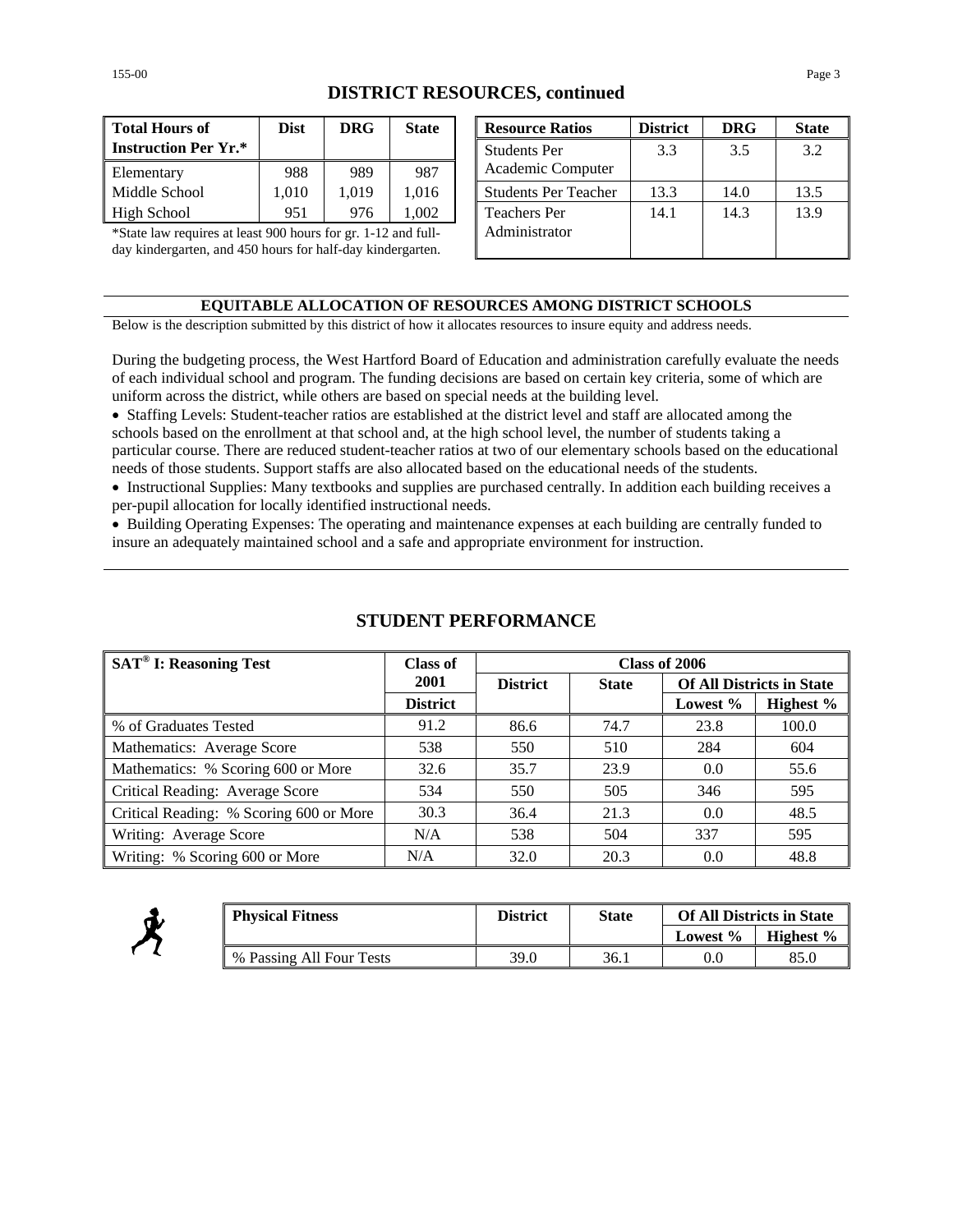### **STUDENT PERFORMANCE, continued**

|         | <b>Grade and CMT Subject Area</b> | <b>District</b> | <b>State</b> |          | <b>Of All Districts in State</b> |
|---------|-----------------------------------|-----------------|--------------|----------|----------------------------------|
|         |                                   |                 |              | Lowest % | Highest %                        |
| Grade 3 | Reading                           | 67.5            | 52.3         | 13.1     | 86.4                             |
|         | Writing                           | 72.6            | 60.8         | 20.0     | 88.9                             |
|         | Mathematics                       | 71.5            | 59.4         | 15.0     | 91.3                             |
| Grade 4 | Reading                           | 65.9            | 57.0         | 14.1     | 91.3                             |
|         | Writing                           | 76.9            | 65.1         | 20.0     | 90.2                             |
|         | Mathematics                       | 73.1            | 62.3         | 17.9     | 100.0                            |
| Grade 5 | Reading                           | 75.9            | 61.4         | 19.5     | 92.3                             |
|         | Writing                           | 77.8            | 64.6         | 25.0     | 95.5                             |
|         | <b>Mathematics</b>                | 78.8            | 66.0         | 23.5     | 93.3                             |
| Grade 6 | Reading                           | 79.6            | 64.3         | 16.7     | 96.3                             |
|         | Writing                           | 72.3            | 63.0         | 20.8     | 93.6                             |
|         | Mathematics                       | 76.3            | 63.9         | 10.2     | 92.8                             |
| Grade 7 | Reading                           | 79.0            | 65.9         | 3.8      | 96.8                             |
|         | Writing                           | 74.8            | 60.4         | 0.0      | 95.0                             |
|         | <b>Mathematics</b>                | 70.0            | 60.3         | 7.7      | 92.0                             |
| Grade 8 | Reading                           | 78.7            | 66.6         | 4.8      | 94.0                             |
|         | Writing                           | 73.7            | 64.0         | 0.0      | 94.6                             |
|         | Mathematics                       | 75.6            | 60.8         | 4.5      | 95.7                             |

**Connecticut Mastery Test, Fourth Generation, % Meeting State Goal.** The Goal level is more demanding than the Proficient level, but not as high as the Advanced level, reported in the No Child Left Behind Report Cards.

These results reflect the performance of students with scoreable tests who were enrolled in the district at the time of testing, regardless of the length of time they were enrolled in the district. Results for fewer than 20 students are not presented.



For more detailed CMT results, go to [www.ctreports.com.](http://www.ctreports.com/)

To see the NCLB Report Card for this district, go to [www.sde.ct.gov](http://www.sde.ct.gov/) and click on "No Child Left Behind."

| Connecticut Academic Performance Test, Third Generation, % Meeting State Goal: The CAPT is                           |
|----------------------------------------------------------------------------------------------------------------------|
| administered to Grade 10 students. The Goal level is more demanding than the state Proficient level, but not as high |
| as the Advanced level, reported in the No Child Left Behind Report Cards.                                            |

| <b>CAPT Subject Area</b>       | <b>District</b> | <b>State</b> | <b>Of All Districts in State</b> |           |
|--------------------------------|-----------------|--------------|----------------------------------|-----------|
|                                |                 |              | Lowest %                         | Highest % |
| Reading Across the Disciplines | 62.0            | 45.6         | 2.8                              | 87.2      |
| Writing Across the Disciplines | 68.3            | 52.9         | 0.0                              | 87.4      |
| <b>Mathematics</b>             | 56.8            | 45.2         | 0.0                              | 86.3      |
| Science                        | 63.9            | 44.4         | 0.0                              | 84.5      |



These results reflect the performance of students with scoreable tests who were enrolled in the district at the time of testing, regardless of the length of time they were enrolled in the district. Results for fewer than 20 students are not presented.

For more detailed CAPT results, go to [www.ctreports.com.](http://www.ctreports.com/)

To see the NCLB Report Card for this district, go to [www.sde.ct.gov](http://www.sde.ct.gov/) and click on "No Child Left Behind."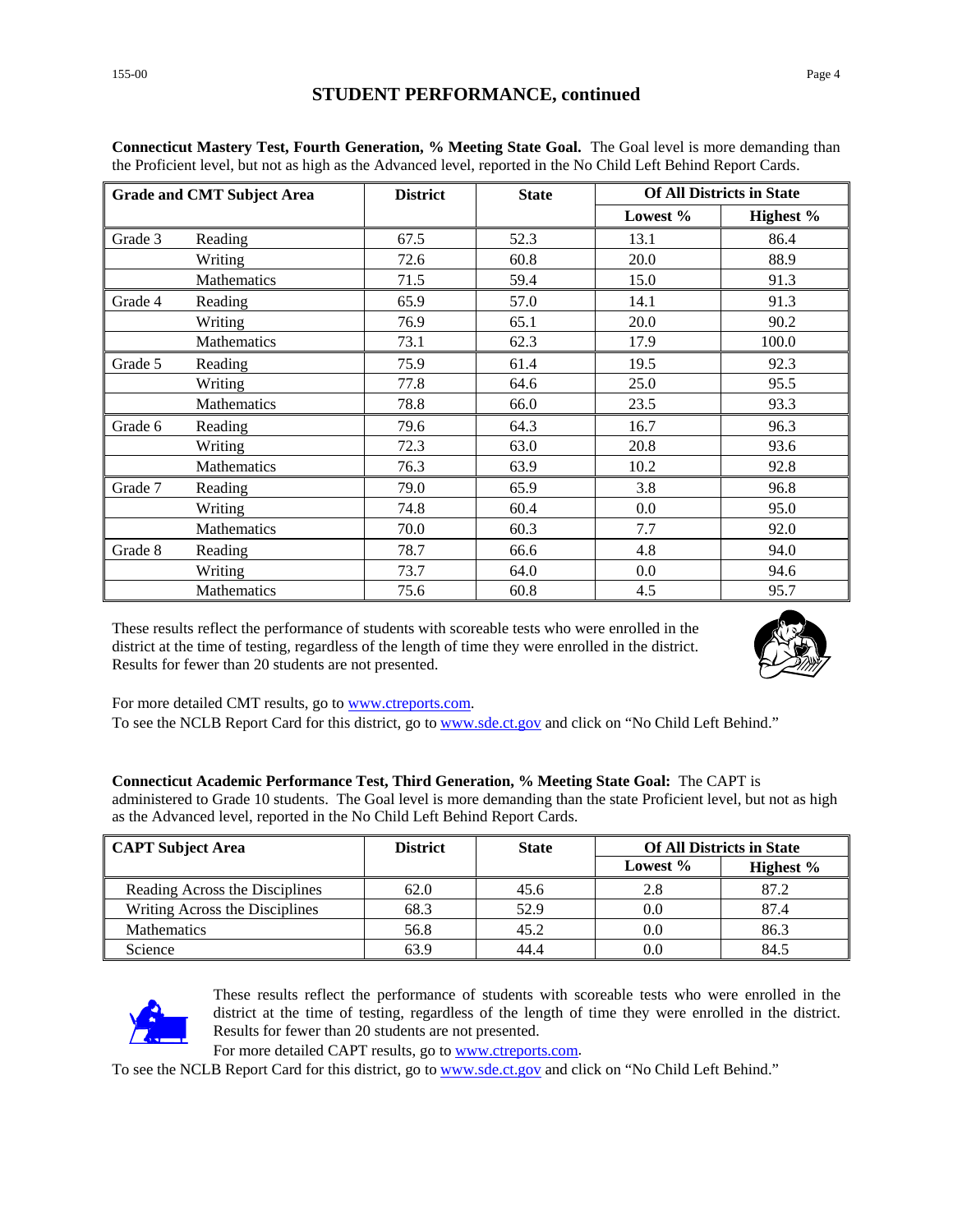## **STUDENT PERFORMANCE, continued**

| <b>Graduation and Dropout Rates</b>                 | <b>District</b> | <b>State</b> | <b>Of All Districts in State</b> |           |
|-----------------------------------------------------|-----------------|--------------|----------------------------------|-----------|
|                                                     |                 |              | Lowest %                         | Highest % |
| Graduation Rate for Class of 2006                   | 95.8            | 92.2         | 66.7                             | 100.0     |
| Cumulative Four-Year Dropout Rate for Class of 2006 | 4.3             | 6.6          | 0.0                              | 72.5      |
| 2005-06 Annual Dropout Rate for Gr. 9 through 12    | 1.1             | 1.8          | 0.0                              | 19.2      |
| 2000-01 Annual Dropout Rate for Gr. 9 through 12    | 2.2             | 3.0          | N/A                              | N/A       |

| <b>Activities of Graduates</b> |                 | <b>Class of</b> | # in District | District % | State % |
|--------------------------------|-----------------|-----------------|---------------|------------|---------|
|                                | Pursuing Higher | 2006            | 639           | 93.1       | 82.7    |
|                                | Education       | 2001            | 581           | 93.4       | 79.1    |
|                                | Employed or in  | 2006            | 47            | 6.9        | 12.9    |
|                                | Military        | 2001            | 39            | 6.3        | 17.1    |
|                                | Unemployed      | 2006            |               | 0.0        | 0.8     |
|                                |                 | 2001            |               | 0.0        | 0.7     |

## **SPECIAL EDUCATION**

#### **DISTRICT OVERVIEW**

| Number of K-12 Students with Disabilities for Whom the District is<br><b>Financially Responsible</b>                | 1,196        |
|---------------------------------------------------------------------------------------------------------------------|--------------|
| Of All K-12 Students for Whom the District is Financially<br>Responsible, the Percent of Students with Disabilities | 11.7%        |
| Total PK-12 Special Education Expenditures, 2005-06                                                                 | \$22,249,150 |
| Percent of Total PK-12 Expenditures Used for Special Education, 2005-06                                             | 20.1%        |
| Enrollment in District PK-12 Special Education Programs                                                             | 1180         |
| Full-Time Equivalent Count of District PK-12 Special Education Instructional Staff                                  |              |
| <b>Teachers and Instructors</b>                                                                                     | 94.0         |
| Paraprofessional Instructional Assistants                                                                           | 96.8         |



| Of All K-12 Students for Whom District is Financially Responsible, Number and Percentage with Disabilities |       |                         |                    |                      |  |
|------------------------------------------------------------------------------------------------------------|-------|-------------------------|--------------------|----------------------|--|
| <b>Disability</b>                                                                                          | Count | <b>District Percent</b> | <b>DRG</b> Percent | <b>State Percent</b> |  |
| Autism                                                                                                     | 78    | 0.8                     | 0.7                | 0.6                  |  |
| Learning Disability                                                                                        | 368   | 3.6                     | 3.8                | 4.0                  |  |
| <b>Intellectual Disability</b>                                                                             | 29    | 0.3                     | 0.3                | 0.5                  |  |
| <b>Emotional Disturbance</b>                                                                               | 82    | 0.8                     | 0.7                | 1.0                  |  |
| Speech Impairment                                                                                          | 328   | 3.2                     | 2.3                | 2.3                  |  |
| Other Health Impairment*                                                                                   | 200   | 2.0                     | 2.1                | 1.9                  |  |
| Other Disabilities**                                                                                       | 111   | 1.1                     | 0.6                | 0.9                  |  |
| Total                                                                                                      | 1,196 | 11.7                    | 10.4               | 11.2                 |  |

\*Includes chronic health problems such as attention deficit disorders and epilepsy

\*\*Includes hearing, visual, and orthopedic impairments, deaf-blindness, multiple disabilities, traumatic brain injury, and developmental delay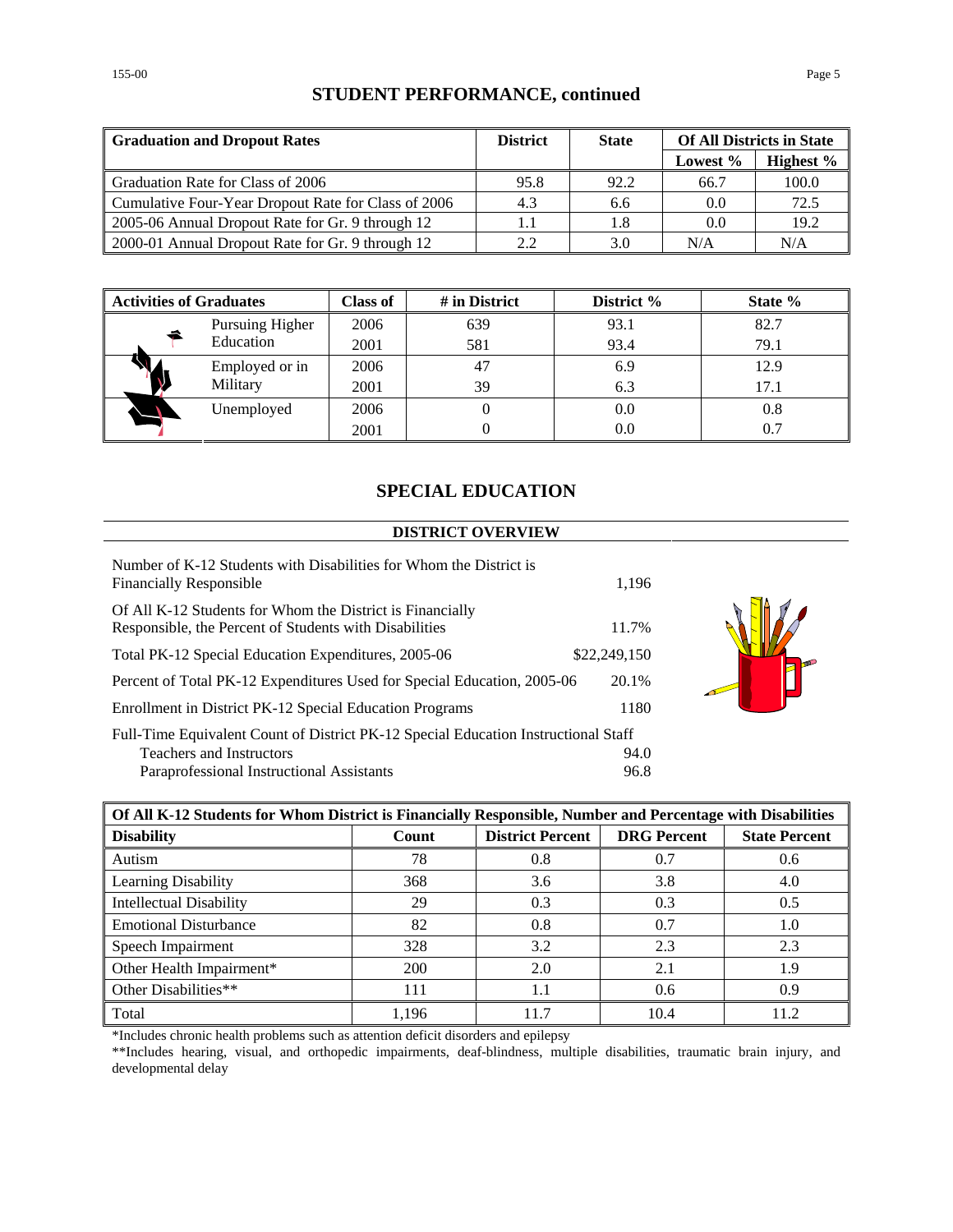| <b>Grade and CMT Subject Area</b> |             |                 | <b>Students with Disabilities</b> |                 | <b>All Students</b> |  |  |
|-----------------------------------|-------------|-----------------|-----------------------------------|-----------------|---------------------|--|--|
|                                   |             | <b>District</b> | <b>State</b>                      | <b>District</b> | <b>State</b>        |  |  |
| Grade 3                           | Reading     | 22.2            | 15.3                              | 67.5            | 52.3                |  |  |
|                                   | Writing     | 35.5            | 21.0                              | 72.6            | 60.8                |  |  |
|                                   | Mathematics | 40.6            | 23.8                              | 71.5            | 59.4                |  |  |
| Grade 4                           | Reading     | 20.0            | 16.5                              | 65.9            | 57.0                |  |  |
|                                   | Writing     | 31.8            | 21.2                              | 76.9            | 65.1                |  |  |
|                                   | Mathematics | 32.9            | 25.7                              | 73.1            | 62.3                |  |  |
| Grade 5                           | Reading     | 25.8            | 19.5                              | 75.9            | 61.4                |  |  |
|                                   | Writing     | 24.2            | 20.7                              | 77.8            | 64.6                |  |  |
|                                   | Mathematics | 30.3            | 24.6                              | 78.8            | 66.0                |  |  |
| Grade 6                           | Reading     | 36.5            | 20.1                              | 79.6            | 64.3                |  |  |
|                                   | Writing     | 29.8            | 18.6                              | 72.3            | 63.0                |  |  |
|                                   | Mathematics | 40.7            | 20.8                              | 76.3            | 63.9                |  |  |
| Grade 7                           | Reading     | 14.5            | 21.4                              | 79.0            | 65.9                |  |  |
|                                   | Writing     | 15.8            | 16.3                              | 74.8            | 60.4                |  |  |
|                                   | Mathematics | 10.7            | 18.1                              | 70.0            | 60.3                |  |  |
| Grade 8                           | Reading     | 35.8            | 23.3                              | 78.7            | 66.6                |  |  |
|                                   | Writing     | 27.5            | 20.5                              | 73.7            | 64.0                |  |  |
|                                   | Mathematics | 27.2            | 19.5                              | 75.6            | 60.8                |  |  |

**Connecticut Mastery Test, Fourth Generation, Percentage of Students with Disabilities Meeting State Goal.** The following results include students attending district schools who participated in the standard assessment with or without accommodations for their disabilities.

For more detailed CMT results, go to [www.ctreports.com.](http://www.ctreports.com/) Results for fewer than 20 students are not presented.

**Connecticut Academic Performance Test, Third Generation, Percentage of Students with Disabilities Meeting State Goal:** The CAPT is administered to Grade 10 students. The following results include students attending district schools who participated in the standard assessment with or without accommodations for their disabilities.

| CAPT Subject Area              | <b>Students with Disabilities</b> |              | <b>All Students</b> |              |  |
|--------------------------------|-----------------------------------|--------------|---------------------|--------------|--|
|                                | <b>District</b>                   | <b>State</b> | <b>District</b>     | <b>State</b> |  |
| Reading Across the Disciplines | 16.7                              | 1.3          | 62.0                | 45.6         |  |
| Writing Across the Disciplines | 21.1                              | 12.7         | 68.3                | 52.9         |  |
| Mathematics                    | 15.8                              | 12.8         | 56.8                | 45.2         |  |
| Science                        | 23.4                              | 14.7         | 63.9                | 44.4         |  |

For more detailed CAPT results, go to [www.ctreports.com.](http://www.ctreports.com/) Results for fewer than 20 students are not presented.

Accommodations for a student's disability may be made to allow him or her to participate in testing. Students whose disabilities prevent them from taking the test even with accommodations are assessed by means of a list of skills aligned to the same content and grade level standards as the CMT and CAPT.

| <b>Participation in State Assessments of Students with</b><br><b>Disabilities Attending District Schools</b> |                                          |      |  |  |
|--------------------------------------------------------------------------------------------------------------|------------------------------------------|------|--|--|
| <b>CMT</b>                                                                                                   | % Without Accommodations                 | 14.3 |  |  |
|                                                                                                              | % With Accommodations                    | 85.7 |  |  |
| <b>CAPT</b>                                                                                                  | % Without Accommodations                 | 13.3 |  |  |
| % With Accommodations<br>86.7                                                                                |                                          |      |  |  |
|                                                                                                              | % Assessed Using Skills Checklist<br>8.1 |      |  |  |

| Graduation and Dropout Rates of Students with Disabilities<br><b>for Whom District is Financially Responsible</b> | <b>District</b> | <b>State</b> |
|-------------------------------------------------------------------------------------------------------------------|-----------------|--------------|
| ■ % Who Graduated in 2005-06 with a Standard Diploma                                                              | 88.2            | 73.5         |
| 2005-06 Annual Dropout Rate for Students Aged 14 to 21                                                            | $\mathcal{L}$   | 3.8          |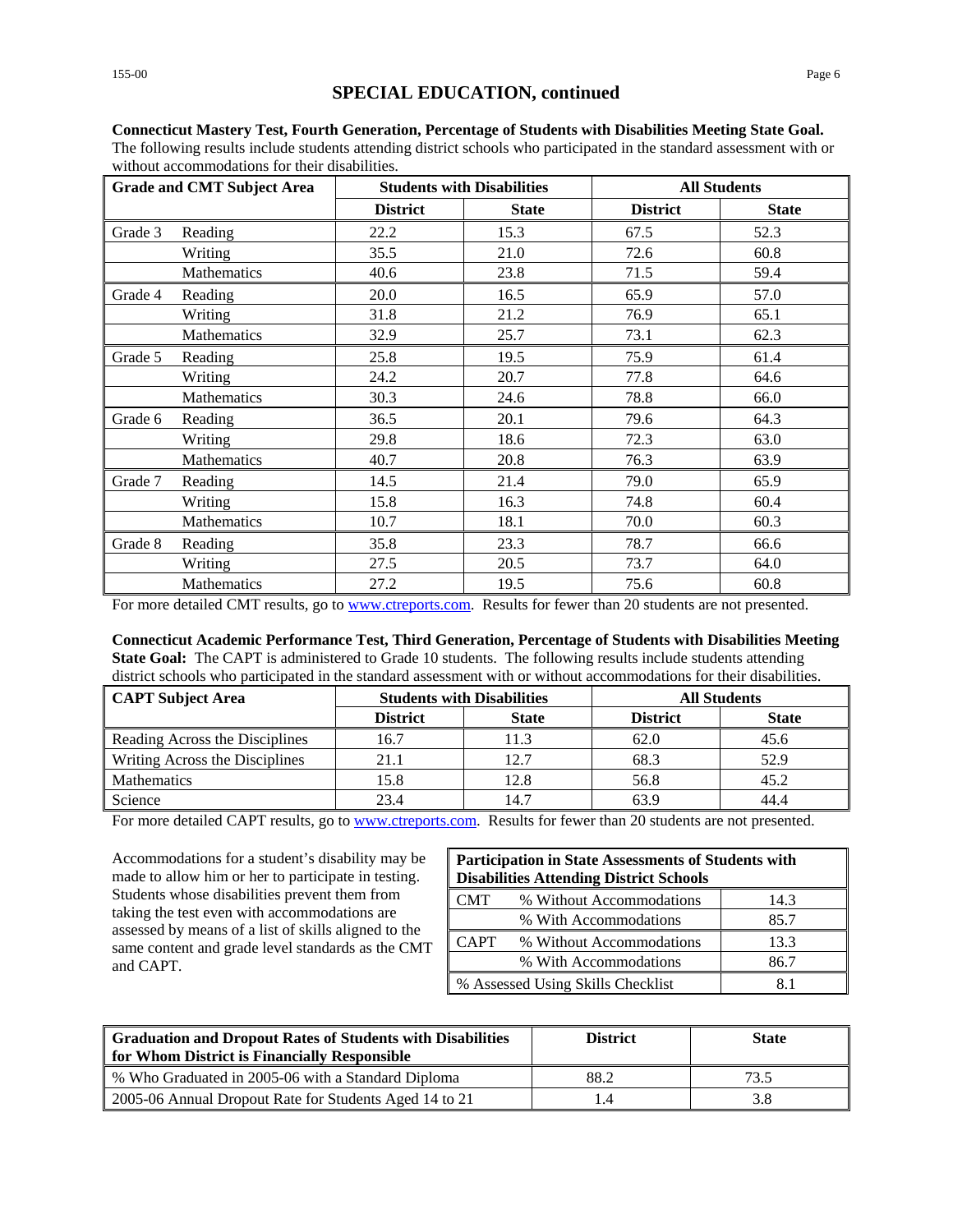### **DISTRICT REVENUES/EXPENDITURES 2005-06**

Expenditures may be supported by local tax revenues, state grants, federal grants, municipal in-kind services, tuition and other sources. DRG and state figures will not be comparable to the district if the school district does not teach both elementary and secondary students.

| <b>Expenditures</b>                        | <b>Total</b> | <b>Expenditures Per Pupil</b> |                  |            |              |
|--------------------------------------------|--------------|-------------------------------|------------------|------------|--------------|
| All figures are unaudited.                 | (in 1000s)   | <b>District</b>               | <b>PK-12</b>     | <b>DRG</b> | <b>State</b> |
|                                            |              |                               | <b>Districts</b> |            |              |
| <b>Instructional Staff and Services</b>    | \$64,945     | \$6,504                       | \$6,882          | \$6,677    | \$6,888      |
| Instructional Supplies and Equipment       | \$1,486      | \$149                         | \$247            | \$231      | \$249        |
| Improvement of Instruction and             | \$6,375      | \$639                         | \$415            | \$422      | \$402        |
| <b>Educational Media Services</b>          |              |                               |                  |            |              |
| <b>Student Support Services</b>            | \$6,619      | \$663                         | \$720            | \$761      | \$719        |
| <b>Administration and Support Services</b> | \$11,214     | \$1,123                       | \$1,186          | \$1,143    | \$1,197      |
| Plant Operation and Maintenance            | \$12,566     | \$1,258                       | \$1,206          | \$1,215    | \$1,199      |
| Transportation                             | \$4,024      | \$378                         | \$560            | \$515      | \$558        |
| <b>Costs for Students Tuitioned Out</b>    | \$2,629      | N/A                           | N/A              | N/A        | N/A          |
| Other                                      | \$1,079      | \$108                         | \$135            | \$148      | \$132        |
| <b>Total</b>                               | \$110.937    | \$11,030                      | \$11,595         | \$11.357   | \$11,558     |
|                                            |              |                               |                  |            |              |
| <b>Additional Expenditures</b>             |              |                               |                  |            |              |
| Land, Buildings, and Debt Service          | \$11,140     | \$1,116                       | \$1,866          | \$1,286    | \$1,834      |
| <b>Adult Education</b>                     | \$363        | N/A                           | N/A              | N/A        | N/A          |

**Revenue Sources, % from Source.** Revenue sources do not include state funded Teachers' Retirement Board contributions, vocational-technical school operations, SDE budgeted costs for salaries and leadership activities and other state-funded school districts (e.g., Dept. of Children and Families and Dept. of Corrections).

| <b>District Expenditures</b> | <b>Local Revenue</b> | <b>State Revenue</b> | <b>Federal Revenue</b> | <b>Tuition &amp; Other</b> |
|------------------------------|----------------------|----------------------|------------------------|----------------------------|
| With School Construction     |                      | 14.2                 |                        |                            |
| Without School Construction  | 85.6                 |                      |                        |                            |

**Selected Regular Education Expenditures, Amount Per Pupil and Percent Change from Prior Year.** Selected regular education expenditures exclude costs of special education and land, building, and debt service.

| <b>Expenditures by Grade</b> | <b>District</b>  |          | <b>DRG</b> |          | <b>State</b>     |          |
|------------------------------|------------------|----------|------------|----------|------------------|----------|
| Level                        | <b>Per Pupil</b> | % Change | Per Pupil  | % Change | <b>Per Pupil</b> | % Change |
| <b>Elementary and Middle</b> |                  |          |            |          |                  |          |
| Total                        | \$8,842          | 3.8      | \$9,121    | 6.2      | \$9,520          | 5.1      |
| Salaries and Benefits        | \$7,612          | 4.7      | \$7,562    | 6.3      | \$7,850          | 5.3      |
| <b>Supplies</b>              | \$382            | $-5.0$   | \$510      | 6.3      | \$547            | 6.6      |
| Equipment                    | \$80             | $-52.9$  | \$147      | $-19.2$  | \$124            | $-6.8$   |
| <b>High School</b>           |                  |          |            |          |                  |          |
| Total                        | \$9,923          | 4.9      | \$10,342   | 4.1      | \$10,074         | 4.5      |
| Salaries and Benefits        | \$8,581          | 4.9      | \$8,410    | 3.8      | \$8,120          | 4.7      |
| <b>Supplies</b>              | \$329            | 0.0      | \$619      | 4.6      | \$625            | 6.8      |
| Equipment                    | \$93             | $-25.0$  | \$181      | $-3.7$   | \$150            | $-1.3$   |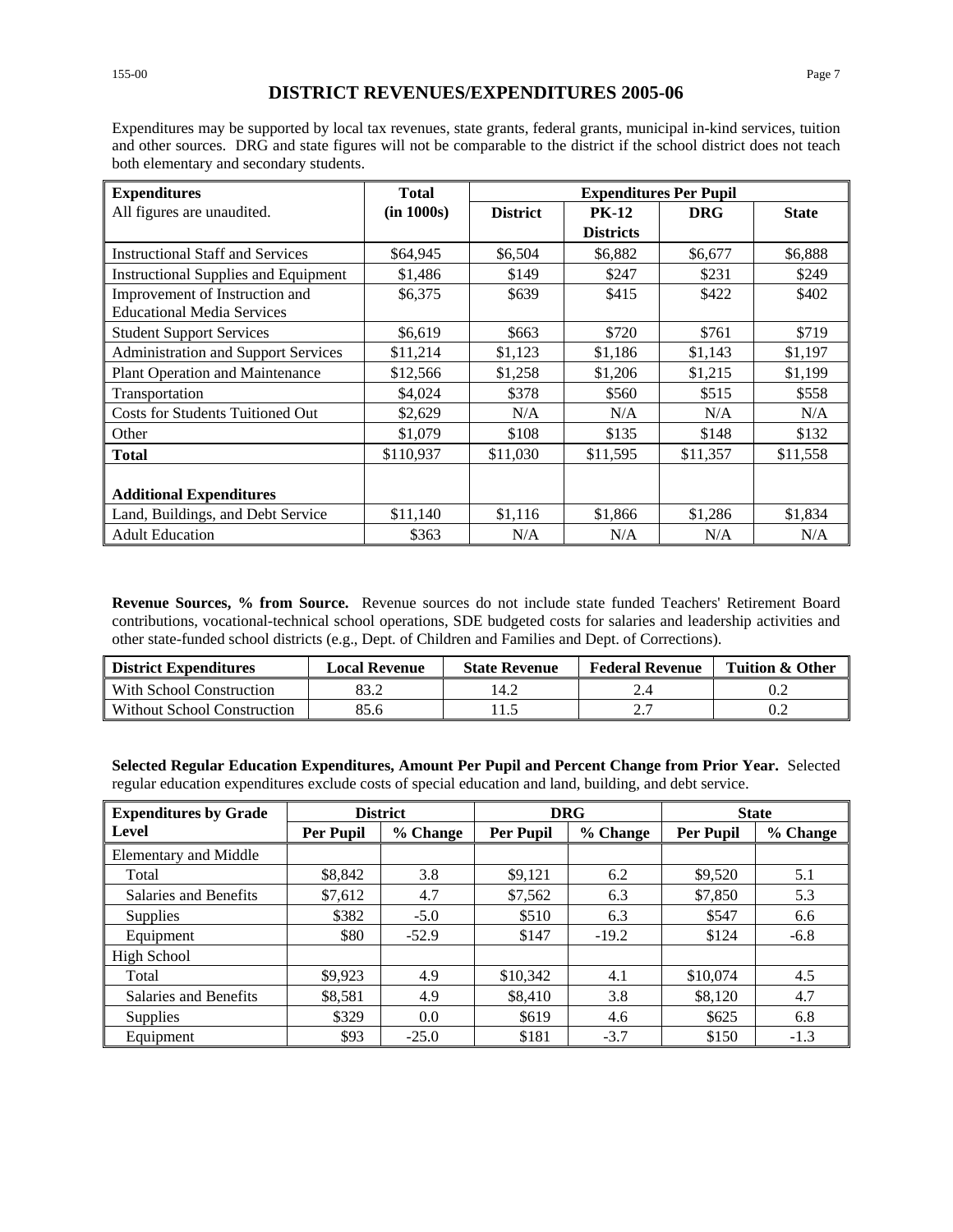The following narrative was submitted by this district.

In response to our Spring 2006 CMT and CAPT scores, we embarked on a systemic district-wide approach to improving student achievement. At the district level, we undertook a detailed analysis of the data . Building leaders received reports on their schools performance relative to our internal goals and the performance of individual teachers. Classroom teachers received reports showing the achievement of their students on the 2006 CMT and CAPT. Individual schools met during professional development time (every Wednesday at the elementary and middle school level) under the leadership of the building principals, department supervisors, and curriculum specialists to review those results and extend the data analysis to the classroom level.

All schools that did not meet their internal goals were required to develop detailed school improvement plans at both the building and classroom levels. The plans needed to address four key areas: curriculum and instruction, time on task, interim assessments and supervision of instruction. The resulting plans that were developed were tied into the performance objectives that each principal established with their evaluator. The classroom level plans were tied into the objectives for each teacher. Central Office staff met with building leadership in the month of November to review the plans and determine where additional assistance was needed. In addition to interim assessments developed by the buildings and classroom teachers, the district offered a comprehensive set of interim assessment in math, reading, and writing.

We were very pleased with the results of this intensive school improvement initiative. Our CMT scores increased substantially from an average of 70.4% in 2006 to 74.4% in 2007. Our CAPT scores increased significantly as well, growing from an average of 59.3% in 2006 to 62.8% in 2007. Our goals for the CMT scores are 78% at goal and 66% at goal. In the 2006-07 school year we closed half the gap between out 2006 scores and our internal goal levels of performance. We will continue our school improvement process in the 2007-08 with focus on the remaining under performing schools and the under performing groups of students to continue the effort to reach our internal goals for the CMT and CAPT scores.

In the area of special education we maintained our focus on priority areas including addressing student achievement, disproportionality and overrepresentation of minorities in special education, IEP development and LRE/inclusion practices. The district increased the access to the general education classroom and curriculum for students identified as intellectually disabled (ID). The district increased the number and scope of its co-taught classes at the secondary level. The district implemented a web-based program (IEP Direct) to improve the development of student's IEP's. This program strengthens the alignment of the student's IEP goals and objectives with the Connecticut standards and general education curriculum. Other initiatives included the collaboration with general education to develop a district-wide response to intervention (RTI) model, increased consultation for Autistic Spectrum Disorders providing parent training though our special education PTA (SEPTA), development of a handbook for para-educators, and the expansion of the district's elementary ABA programs.

All of the schools in our district have completed the school improvement planning process. The process began with the formation of the school improvement planning team which consisted of 20 individuals – approximately half parents and half teachers. This group initially met over a two day period to review the district's strategic plan and achievement data relevant to each individual school. During the two days, the team developed a mission statement for the school, analyzed the schools strengths and weaknesses, developed a series of objectives for the school and suggested tactics to help achieve those. While this process was completed several years ago, the parental involvement in the planning and improvement process continues through the implementation of the action plans developed as a consequence of that process. In addition, we survey the parent community in each school every other year to measure their perception of the school and instructional climate.

To view Strategic School Profiles on the internet, go to [www.sde.ct.gov](http://www.sde.ct.gov/) and click on Connecticut Education Data and Research. Additional education data are also available at this site. For the school district website, see www.whps.org/